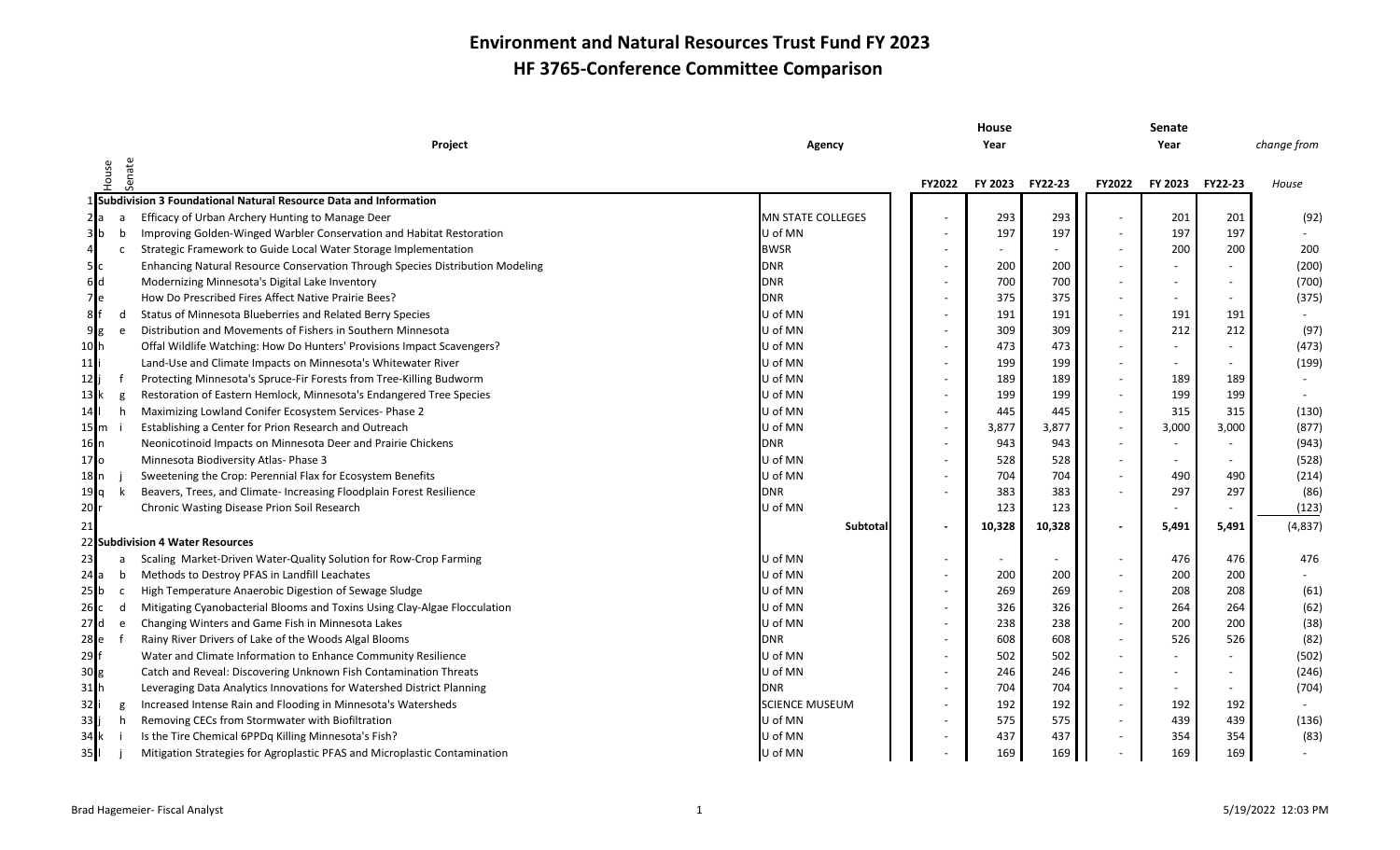|                                       |                |                                                                                                 |                       |                          | House          |                |                          | Senate  |         |             |
|---------------------------------------|----------------|-------------------------------------------------------------------------------------------------|-----------------------|--------------------------|----------------|----------------|--------------------------|---------|---------|-------------|
|                                       |                | Project                                                                                         | Agency                |                          | Year           |                |                          | Year    |         | change from |
|                                       |                |                                                                                                 |                       |                          |                |                |                          |         |         |             |
|                                       | House          | Senate                                                                                          |                       | FY2022                   | <b>FY 2023</b> | <b>FY22-23</b> | FY2022                   | FY 2023 | FY22-23 | House       |
|                                       | 36 m k         | Innovative Technology for PFAS Destruction in Drinking Water                                    | U of MN               |                          | 445            | 445            |                          | 350     | 350     | (95)        |
| 37n                                   |                | Salt Threatens Minnesota Water Quality and Fisheries                                            | <b>SCIENCE MUSEUM</b> |                          | 1,093          | 1,093          |                          |         | $\sim$  | (1,093)     |
| 38 lo                                 |                | PFAS Contaminant Mitigation Using Hybrid Engineered Wetlands                                    | <b>DNR</b>            |                          | 446            | 446            |                          | 366     | 366     | (80)        |
| 39                                    |                |                                                                                                 | Subtotal              | $\blacksquare$           | 6,450          | 6,450          | $\overline{\phantom{a}}$ | 3,744   | 3,744   | (2,706)     |
|                                       |                | 40 Subdivision 5 Environmental Education                                                        |                       |                          |                |                |                          |         |         |             |
| 41 la                                 |                | Teacher Field School: Stewardship through Nature-Based Education                                | <b>DNR</b>            |                          | 445            | 445            | $\blacksquare$           | 310     | 310     | (135)       |
| 42 Ib                                 | b              | Increasing K-12 Student Learning to Develop Environmental Awareness, Appreciation, and Interest | <b>DNR</b>            |                          | 1,602          | 1,602          | $\overline{\phantom{a}}$ | 1,000   | 1,000   | (602)       |
| 43 IC                                 | c              | Expanding Access to Wildlife Learning Bird by Bird                                              | <b>DNR</b>            |                          | 246            | 246            | $\overline{\phantom{a}}$ | 200     | 200     | (46)        |
| 44 Id                                 | d              | Engaging a Diverse Public in Environmental Stewardship                                          | <b>DNR</b>            |                          | 200            | 200            | $\sim$                   | 200     | 200     |             |
| 45 Ie                                 | e              | LCCMR Stories: Sharing Minnesota's Biggest Environmental Investment                             | <b>SCIENCE MUSEUM</b> |                          | 538            | 538            | $\overline{\phantom{a}}$ | 200     | 200     | (338)       |
| 46                                    |                | Bugs Below Zero: Engaging Citizens in Winter Research                                           | U of MN               |                          | 198            | 198            | $\sim$                   | 198     | 198     |             |
| $47$ g                                | g              | <b>ESTEP: Earth Science Teacher Education Project</b>                                           | <b>DNR</b>            |                          | 441            | 441            | $\overline{\phantom{a}}$ | 317     | 317     | (124)       |
| 48 h                                  | h              | YES! Students Take Action to Complete Eco Projects                                              | <b>DNR</b>            |                          | 199            | 199            |                          | 199     | 199     |             |
| 49                                    |                | Strengthening Watershed Stewardship through Outdoor Youth Education                             | <b>DNR</b>            |                          | 265            | 265            |                          |         |         | (265)       |
| 50                                    |                | Increasing Diversity in Environmental Careers                                                   | <b>DNR</b>            |                          | 182            | 182            |                          | 182     | 182     |             |
| 51 <b> </b> k                         |                | Partnering for Pollinator Protection                                                            | <b>DNR</b>            |                          | 123            | 123            | $\overline{\phantom{a}}$ |         | $\sim$  | (123)       |
| 52                                    |                | Diversity and Access to Wildlife-Related Opportunities                                          | U of MN               |                          | 199            | 199            | $\overline{\phantom{a}}$ | 199     | 199     |             |
| 53                                    |                |                                                                                                 | Subtotal              | $\overline{\phantom{a}}$ | 4,638          | 4,638          | $\blacksquare$           | 3,005   | 3,005   | (1,633)     |
|                                       |                | 54 Subdivision 6 Aquatic and Terrestrial Invasive Species                                       |                       |                          |                |                |                          |         |         |             |
| 55 <b>I</b> a                         | $\overline{a}$ | Minnesota Invasive Terrestrial Plants and Pests Center                                          | U of MN               |                          | 6,230          | 6,230          | $\overline{\phantom{a}}$ | 4,000   | 4,000   | (2, 230)    |
| 56 b                                  | b              | Purple Loosestrife Biocontrol Citizen Science Program                                           | <b>DNR</b>            |                          | 174            | 174            | $\overline{\phantom{a}}$ | 174     | 174     |             |
| 57                                    |                |                                                                                                 | Subtotal              |                          | 6,404          | 6,404          | $\overline{\phantom{a}}$ | 4,174   | 4,174   | (2, 230)    |
|                                       |                | 58 Subdivision 7 Air Quality, Climate Change, and Renewable Energy                              |                       |                          |                |                |                          |         |         |             |
| 59 a                                  | a              | Using Minnesota Timber to Mitigate Landfill Methane Emissions                                   | U of MN               |                          | 1,099          | 1,099          | $\sim$                   | 753     | 753     | (346)       |
| $60$ b                                | b              | Green Solar Cells from a Minnesota Natural Resource                                             | U of MN               |                          | 673            | 673            | $\overline{\phantom{a}}$ | 330     | 330     | (343)       |
| 61                                    | C              | Morris GHG Emissions Inventory and Mitigation Strategies                                        | <b>DNR</b>            |                          |                |                | $\sim$                   | 170     | 170     | 170         |
| 62                                    |                |                                                                                                 | Subtotal              |                          |                |                | $\blacksquare$           | 1,253   | 1,253   | (519)       |
|                                       |                | 63 Subdivision 8 Methods to Protect, Restore, and Enhance Land, Water, and Habitat              |                       |                          | 1,772          | 1,772          |                          |         |         |             |
| 64 a                                  | a              | Minnesota's Volunteer Rare Plant Conservation Corps                                             | U of MN               |                          | 765            | 765            | $\overline{\phantom{a}}$ | 515     | 515     | (250)       |
| 65 <b>I</b> b                         | b              | <b>Conservation Corps Veterans Service Corps Program</b>                                        | <b>DNR</b>            |                          | 1,339          | 1,339          | $\overline{\phantom{a}}$ | 1,339   | 1,339   |             |
| 66 c                                  |                | Pollinator Habitat Pilot Project at Closed Landfills                                            | <b>PCA</b>            |                          | 1,224          | 1,224          | $\overline{\phantom{a}}$ |         | $\sim$  | (1, 224)    |
| 67                                    | $\mathsf{C}$   | <b>Conservation Cooperative for Working Lands</b>                                               | <b>DNR</b>            |                          |                |                |                          | 750     | 750     | 750         |
| 68 d                                  |                | Creating Seed Sources of Early-Blooming Plants for Pollinators                                  | <b>DNR</b>            |                          | 200            | 200            | $\overline{\phantom{a}}$ |         | $\sim$  | (200)       |
| 69                                    | d              | Root River Habitat Restoration Project                                                          | <b>DNR</b>            |                          | 703            | 703            | $\overline{\phantom{a}}$ | 537     | 537     | (166)       |
| $70$ <sup><math>\ddagger</math></sup> | e              | Hastings Lake Rebecca Park Area                                                                 | <b>DNR</b>            |                          | 1,780          | 1,780          |                          | 1,200   | 1,200   | (580)       |
| 71                                    |                | River Habitat Restoration and Recreation in Melrose                                             | <b>DNR</b>            |                          |                |                |                          | 350     | 350     | 350         |
|                                       |                |                                                                                                 |                       |                          |                |                |                          |         |         |             |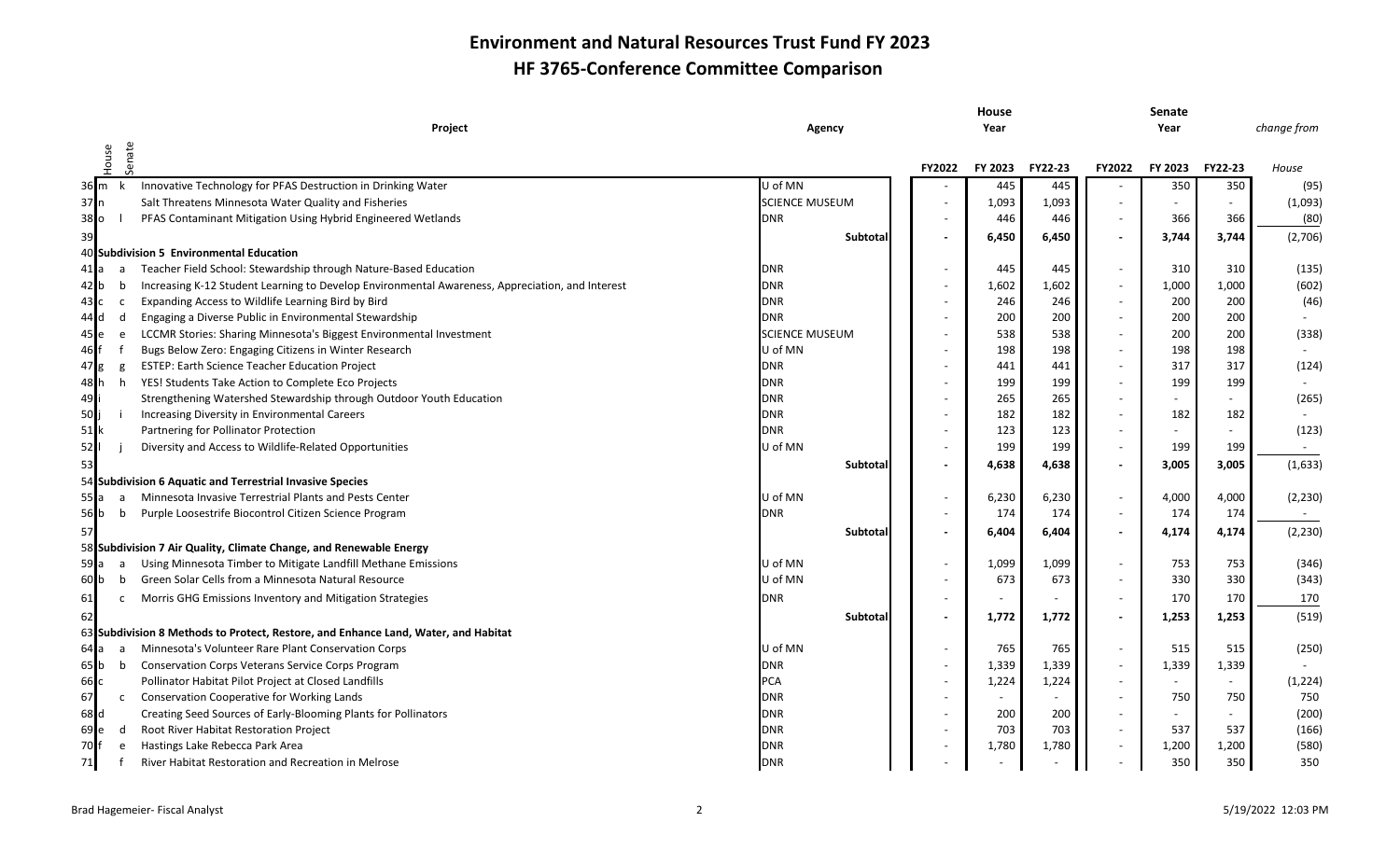|                       |                                                                   |                |                          | House   |         |                          | Senate  |         |             |
|-----------------------|-------------------------------------------------------------------|----------------|--------------------------|---------|---------|--------------------------|---------|---------|-------------|
|                       | Project                                                           | Agency         |                          | Year    |         |                          | Year    |         | change from |
| Senate<br>House       |                                                                   |                | FY2022                   | FY 2023 | FY22-23 | <b>FY2022</b>            | FY 2023 | FY22-23 | House       |
| $72$ g<br>g           | Restoring Forests and Savannas Using Silvopasture- Phase 2        | <b>DNR</b>     |                          | 550     | 550     |                          | 414     | 414     | (136)       |
| $73$ h                | Pollinator Plantings and the Redistribution of Soil Toxins        | U of MN        | $\overline{\phantom{a}}$ | 543     | 543     |                          |         | $\sim$  | (543)       |
| 74 <sub>i</sub><br>h. | Mitigating the Effects of Visitor Use Patterns                    | <b>DNR</b>     | $\overline{\phantom{a}}$ | 432     | 432     |                          | 310     | 310     | (122)       |
| 75                    | PFAS Fungal-Wood Chip Filtering System                            | U of MN        | $\overline{\phantom{a}}$ | 189     | 189     | $\sim$                   | 189     | 189     |             |
| 76 k                  | Phytoremediation for Extracting Deicing Salt                      | U of MN        | $\overline{\phantom{a}}$ | 451     | 451     |                          | 365     | 365     | (86)        |
| 77 <sub>1</sub><br>k  | Mustinka River Fish and Wildlife Habitat Corridor Rehabilitation  | <b>DNR</b>     | $\overline{\phantom{a}}$ | 2,692   | 2,692   |                          | 2,692   | 2,692   |             |
| 78 m                  | Bohemian Flats Savanna Restoration                                | <b>DNR</b>     | $\overline{\phantom{a}}$ | 255     | 255     |                          | 200     | 200     | (55)        |
| 79 <sub>n</sub>       | Watershed and Forest Restoration: What a Match!                   | <b>BWSR</b>    | $\sim$                   | 3,318   | 3,318   | $\overline{\phantom{a}}$ | $\sim$  | $\sim$  | (3, 318)    |
| 80                    |                                                                   | Subtotal       | $\overline{\phantom{a}}$ | 14,441  | 14,441  | $\overline{\phantom{a}}$ | 8,861   | 8,861   | (5,580)     |
|                       | 81 Subdivision 9 Land Acquisition for Habitat and Recreation      |                |                          |         |         |                          |         |         |             |
| 82 a<br>a             | Mesabi Trail: Wahlsten Road (CR 26) to Tower                      | <b>DNR</b>     | $\overline{\phantom{a}}$ | 1,762   | 1,762   | $\sim$                   | 1,307   | 1,307   | (455)       |
| 83<br>b               | The Missing Link: Gull Lake Trail, Fairview Township              | <b>DNR</b>     | $\overline{\phantom{a}}$ |         |         |                          | 1,394   | 1,394   | 1,394       |
| 84 b<br><b>C</b>      | Redhead Mountain Bike Park                                        | <b>DNR</b>     |                          | 1,760   | 1,760   |                          | 1,285   | 1,285   | (475)       |
| 85c<br>d              | Environmental Learning Classroom with Trails                      | <b>DNR</b>     | $\overline{\phantom{a}}$ | 82      | 82      |                          | 82      | 82      |             |
| 86 <sub>Id</sub><br>e | Local Parks, Trails, and Natural Areas Grant Programs             | <b>DNR</b>     | $\overline{\phantom{a}}$ | 3,560   | 3,560   |                          | 4,000   | 4,000   | 440         |
| 87 e                  | St. Louis River Re-Connect                                        | <b>DNR</b>     | $\overline{\phantom{a}}$ | 1,780   | 1,780   |                          | 1,200   | 1,200   | (580)       |
| 88                    | Native Prairie Stewardship and Prairie Bank Easement Acquisition  | <b>DNR</b>     | $\overline{\phantom{a}}$ | 1,353   | 1,353   | $\sim$                   | $\sim$  | $\sim$  | (1, 353)    |
| 89g                   | Minnesota State Parks and Trails Acquisitions                     | <b>DNR</b>     | $\overline{\phantom{a}}$ | 3,783   | 3,783   | $\sim$                   | $\sim$  | $\sim$  | (3, 783)    |
| 90<br>g               | Silver Bay Multi-Modal Trailhead Project                          | <b>DNR</b>     | $\overline{\phantom{a}}$ |         |         | $\overline{\phantom{a}}$ | 1,650   | 1,650   | 1,650       |
| 91h                   | h Minnesota State Trails Development                              | <b>DNR</b>     | $\overline{\phantom{a}}$ | 7,387   | 7,387   |                          | 6,022   | 6,022   | (1, 365)    |
| 92                    | Brookston Campground, Boat Launch and Outdoor Recreation Facility | <b>DNR</b>     | $\overline{\phantom{a}}$ |         |         |                          | 453     | 453     | 453         |
| 93                    | <b>Silver Lake Trail Connection</b>                               | <b>DNR</b>     | $\overline{\phantom{a}}$ |         |         |                          | 727     | 727     | 727         |
| 94                    | Floodwood Campground Improvement Project                          | <b>DNR</b>     | $\overline{\phantom{a}}$ |         |         |                          | 816     | 816     | 816         |
| 95                    | Preserving the Avon Hills with Reverse-Bidding Easements          | <b>DNR</b>     | $\overline{\phantom{a}}$ | 2,231   | 2,231   |                          |         | $\sim$  | (2, 231)    |
| 96                    | SNA Habitat Restoration, Public Engagement, and Protection        | <b>DNR</b>     | $\overline{\phantom{a}}$ | 2,768   | 2,768   | $\overline{\phantom{a}}$ |         | $\sim$  | (2,768)     |
| 97                    | Ranier Safe Harbor/Transient Dock Phase 2                         | <b>DNR</b>     | $\overline{\phantom{a}}$ |         |         |                          | 1,113   | 1,113   | 1,113       |
| 98                    | m Prospector ATV Trails                                           | <b>DNR</b>     |                          |         |         |                          | 944     | 944     | 944         |
| 99<br>n               | City of Biwabik Recreation Area                                   | <b>DNR</b>     | $\overline{\phantom{a}}$ |         |         |                          | 749     | 749     | 749         |
| 100                   |                                                                   | Subtota        | $\overline{\phantom{a}}$ | 26,466  | 26,466  |                          | 21,742  | 21,742  | (4, 724)    |
|                       | 101 Subdivision 10 Administrative and Emerging Issues             |                |                          |         |         |                          |         |         |             |
| 102a                  | a 2022 Contract Agreement Reimbursement                           | <b>DNR</b>     | $\overline{\phantom{a}}$ | 132     | 132     |                          | 132     | 132     |             |
| 103                   | Transfer from the FY 2022                                         |                | $\overline{\phantom{a}}$ | $[78]$  | $[78]$  | $\overline{\phantom{a}}$ | $[78]$  | $[78]$  |             |
| 104 b<br>t            | <b>Emerging Issues Account</b>                                    |                | $\overline{\phantom{a}}$ | 250     | 250     | $\sim$                   | 244     | 244     | (6)         |
| 105<br>a              | <b>Aggregate Resource Mapping</b>                                 | DNR            |                          |         |         |                          | 500     | 500     | 500         |
| 106<br>b              | Water Contamination Study; Leaded Gasoline Contamination          | ADMINISTRATION |                          |         |         |                          | 200     | 200     | 200         |
|                       |                                                                   |                |                          |         |         |                          |         |         |             |